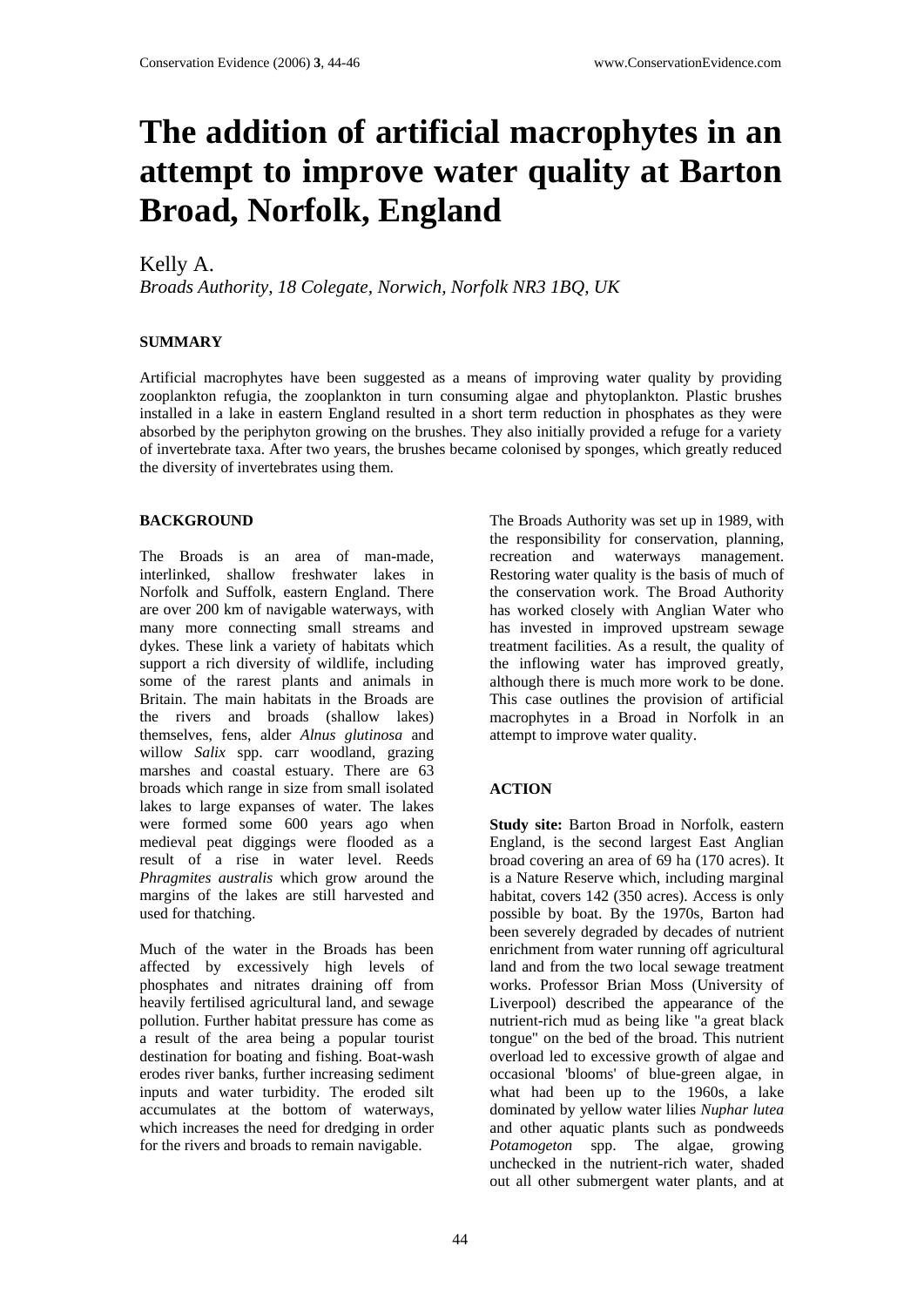

**Photo 1**. Bunches of Italian cobweb brushes used as artificial macrophytes in Barton Broad.

the start of the 'Clear Water 2000' project, the broad appeared murky and lifeless, with a thick layer of mud on the bottom, which also restricted boating to the central navigation channel.

**The Clear Water Project:** The Clear Water Project, which began in 1995, aims to improve water quality and restore aquatic habitats. It has used several innovative techniques in waterway conservation and has involved a high level of specialised research. Suction dredging removed 300,000 cubic metres of nutrient rich mud from the bed of the broad to reduce phosphorus release, which otherwise encourages algal growth. The dredging has resulted in the return of species lost during previously high water nutrient levels, as well as improving access for boating by deepening and widening heavily silted navigation channels.

**The purpose of artificial macrophytes:** The Broads Authority and English Nature, initiated a second project to further restore Barton Broad. The aim was to encourage zooplankton such as water fleas *Daphnia* spp. by providing refugia which were mostly absent due to the paucity of aquatic macrophytes. Zooplankton provides a critical role in improving water quality by consuming algae. The hope was that providing refugia would encourage

invertebrates to colonise and in turn encourage a wider range of fish species, more typical of the natural state.

**Installation of artificial macrophytes:** Four areas were enclosed using temporary 'fish curtains', on the north and south side of the 'Neatishead Arm' section of the lake, and the eastern and western edge of adjacent Turkey Broad, covering an area approximately 6 ha. Fish curtain is made from flexible plastic, which can cope with seasonal and tidal changes in water level. Its purpose was to create a sanctuary within which to work and keep fish from entering the area while the invertebrate population built up. The curtain does not damage boats if they accidentally collide with it, and since it does not stick up out of the water, it does not intrude on the landscape. The enclosure on the western edge of Turkey Broad was selected for the installation of artificial macrophytes.

Within the west Turkey site, three separate mesocosms (enclosures within which to manipulate environmental conditions) each 0.3 ha in area, were installed in 2001:

Mesocosm 1 - 14,000 'Italian cobweb brushes' (Photo 1) were suspended in bunches on ropes hung from posts installed in the water. The purpose of the brushes was to mimic native